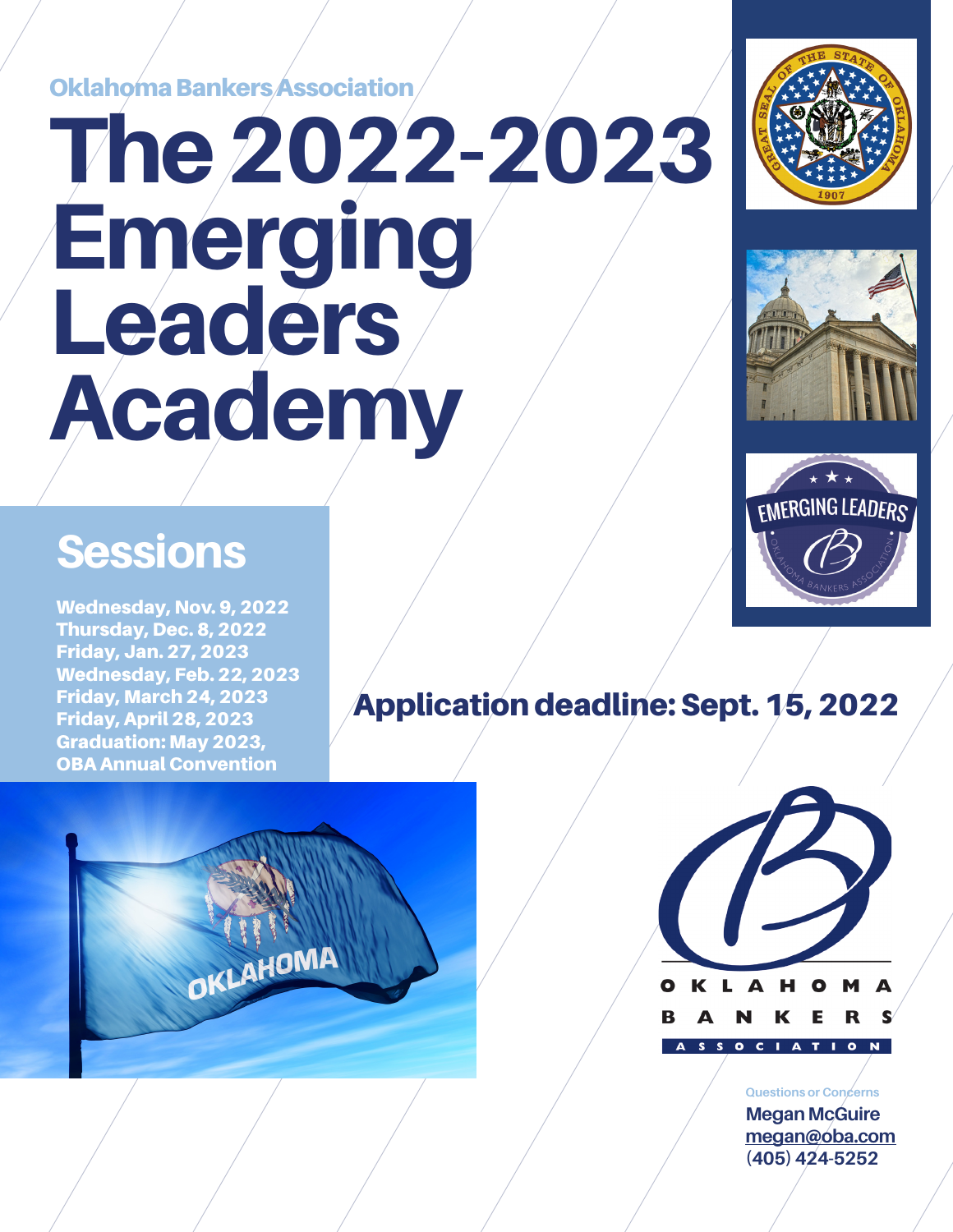# 2022-23 Emerging Leaders Academy

# ANSWER THE CALL TO LEADERSHIP

**The OBA is searching for the elite Emerging Leaders in Oklahoma – the next nucleus of banking leaders in our state. We're looking for the best and brightest bankers who seek to sharpen their leadership skills. The 2022- 2023 Emerging Leaders Academy is designed to help these select individuals reach new heights with powerful speakers offering information leaders need to effectively maneuver in today's business climate.** 

**The Academy includes six one-day sessions centered on developing leadership and management skills by using creative instruction techniques and active participation. Each session focuses on developing necessary management and leadership skills that can be implemented immediately. Academy applicants should be able to demonstrate an increasing level of responsibility, potential for continuing to play a leadership role in Oklahoma banking and a desire to further their careers and grow professionally. Perhaps someone in your bank is a natural leader who could benefit from this experience.** 

**The Oklahoma Bankers Association extends an invitation to any employee of a bank that is a member of the OBA to apply. A panel of bankers will review the applicants and choose those accepted into the Academy (maximum 30 bankers). Participants must attend all sessions to successfully graduate from the program. Academy fee is \$1,325. Each session includes lunch.** 

**For more information, please contact Megan McGuire at (405) 424-5252 or megan@oba.com.**

### **SESSION DETAILS**

**Session I: Nov. 9, 2022 True Colors & Team Building**

**Session II: Dec. 8, 2022 Powerful Presentations & Deep Work**

**Session III: Jan. 27, 2023 Powerful Presentations** 

**Session IV: Feb. 22, 2023 Government Relations & Advocacy, Networking and Written Communication**

**Session V: March 24, 2023 Reducing Stress, Burnout & Crucial Conversations** 

**Session VI: April 28, 2023 Emotional Intelligence & Industry Experts**

**Graduation: May 2023 OBA Annual Convention** 

**\*Schedule/topics subject to minor changes.** 



**Questions or Concerns Megan McGuire megan@oba.com (405) 424-5252**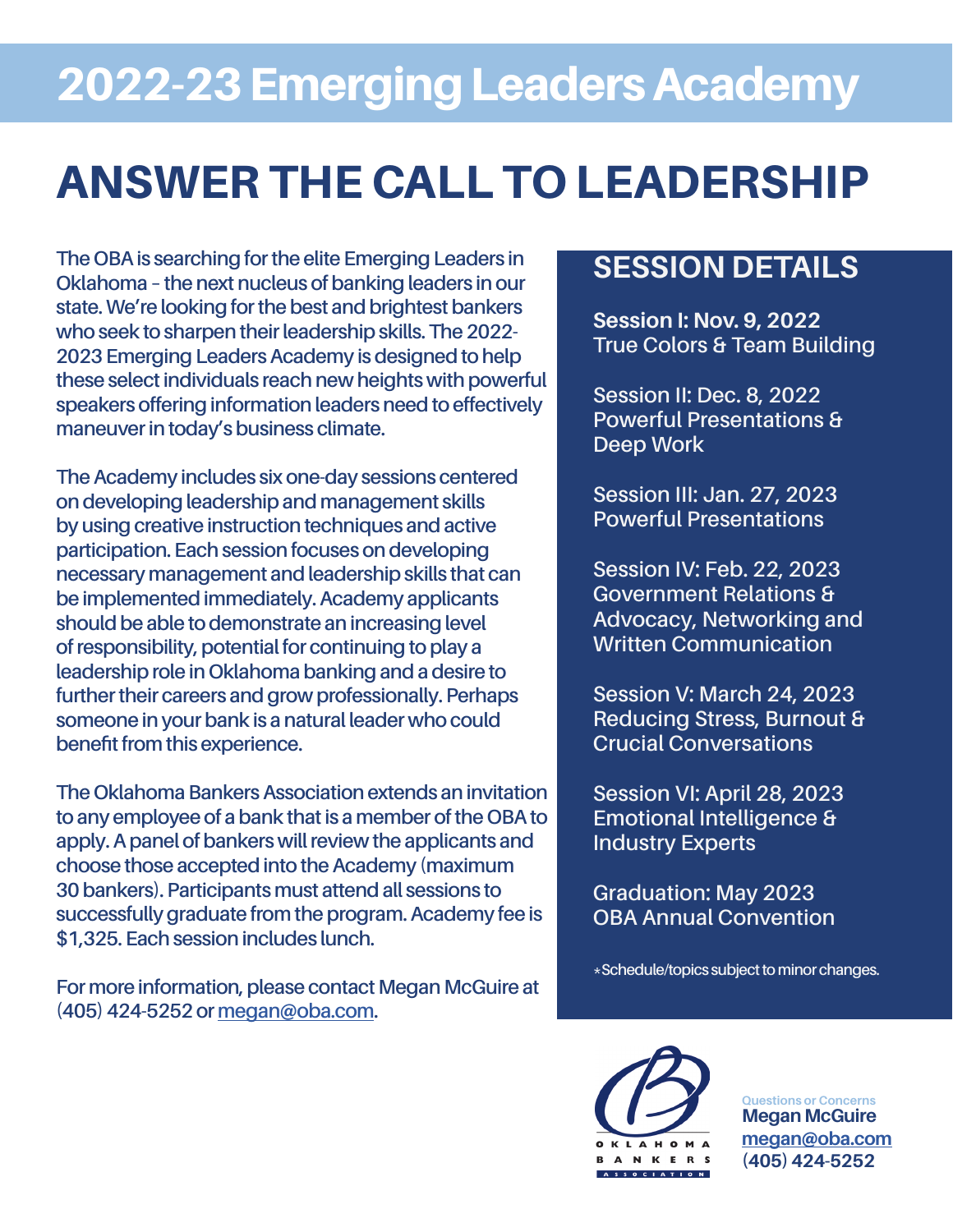#### Session I: Nov. 9, 2022

#### Session IV: Feb. 22, 2023

#### **True Colors, Networking & Team Building**

**Understanding the personality dynamics present in an organization is the first step toward building an adaptive culture. Francis Tuttle Technology Center's Sean Conrad will guide the class through True Colors™, a model for understanding yourself and others based on your personality temperament. Identifying your personality and the personalities of others provides insights into different motivations, actions and communication approaches. This fun and interactive workshop will help begin a journey toward building a more cohesive group dynamic; both personally and professionally.**

**Jim Friedemann from Francis Tuttle will lead team building activities designed around:** 

- **• Respecting diversity in position and backgrounds.**
- **• Working with employees at different levels within the organization.**
- **• Using fun to build camaraderie.**

#### Session II: Dec. 8, 2022

#### **Powerful Presentations & Deep Work: Rules for Focused Success in a Distracted World**

**Friedemann will coach Powerful Presentations, covering the following:** 

- **• Importance of delivery methods.**
- **• Audience analysis and outlines.**
- **• Keeping your audience engaged.**
- **• Answering audience questions.**

**Coined by author and professor Cal Newport, deep work will make you better at what you do, let you achieve more in less time and provide the sense of true fulfillment that comes from mastering a skill. Anna Irwin will teach the class how to develop and cultivate a deep work practice to get more of the right things done. In short, deep work is like a superpower in our increasingly competitive economy.** 

#### Session III: Jan. 27, 2023

#### **Powerful Presentations**

**Powerful Presentations continued with Jim Friedemann. Participants will present to the group with their presentations recorded and constructive coaching offered.** 

#### **Government Relations, Advocacy, Networking & Written Communication: Write much gooder, in order to not be LOL'd at!**

**Visit elected officials with our government relations team to learn how your political involvement on the state level can impact your industry. Then take part in the OBA Government Relations Council meeting to hear an update from the federal side as well. Networking is an essential skill. Following GRC, Bank of Oklahoma's Jeff Reid will coach you on honing your networking strategy.**

**The afternoon session will feature Jeremy Cowen, OBA senior vice president/communications, Oklahoma Banker editor and adjunct instructor at OU's Gaylord College of Journalism and Mass Communication. He will give pointers and tips on effective written communication.**

#### Session V: March 24, 2023

#### **Reducing Stress, Burnout & Crucial Conversations**

**This session will offer a deep-dive into the components of mindful leadership and provide practical strategies to reduce stress and burnout despite the busy and chaotic times. The concepts of experimental mindset will be shared along with discussion on how lifelong learning aids our ability to overcome setbacks. All content is research-based and designed to strengthen participants' individual leadership styles.**

**An effective communicator and leader does not avoid important discussions at work because of potential unpleasantness. Participants in this training will learn that in order to manage conflict it is essential to learn skills for creating alignment and agreement. They will learn how to foster open dialogue around high-stakes and emotional/risky topics.**

#### Session VI: April 28, 2023

#### **Emotional Intelligence & Industry Experts**

**Emotional Intelligence has staying power, outliving innumerable leadership and management trends, because it speaks to the core of how we interact with our world, both professionally and personally. You will learn the model of Emotional Intelligence and find out why EI matters so much at work and at home. You'll discover how you can strengthen your Emotional Intelligence to be more effective.**

**To conclude the Academy, a banker panel will offer insight into advancing your banking career plus the necessary steps for moving the banking industry forward as more competition is introduced to the industry.** 

#### Graduation: May 2023

### **OBA Annual Convention**

**The official graduation for the 2022-2023 OBA Emerging Leaders Academy will take place at the 2023 OBA Annual Convention. With completion of the Academy, your Convention registration fee is waived.**